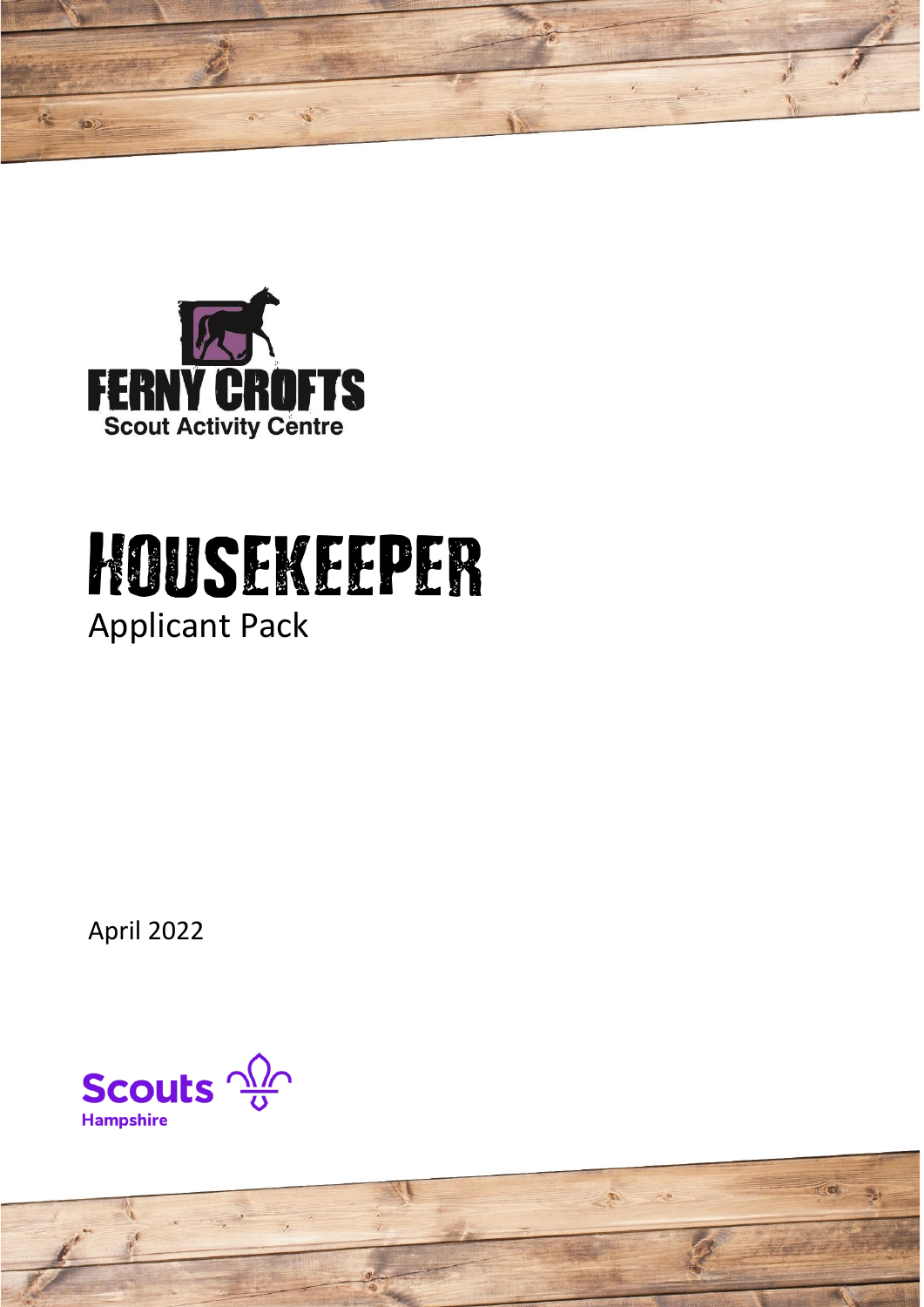# **INTRODUCTION**

Thank you for your interest in the above role. This document does not form part of the terms and conditions, but aims to give you more information about the role, its context and an outline of the work you could be involved with.

#### **Background to Ferny Crofts**

Ferny Crofts is set in 31 acres of the beautiful New Forest, its location is idyllic. Onsite high-level activities add to the attraction and include Abseiling, Adventure Course, Archery, Climbing, Crate Stack, High Ropes, Raft Building, Rifle Shooting, Team Build and Zip Wire.

The Centre offers indoor accommodation in the form of two 32 bed units and a 6-bed unit which can be either catered or self-catered. Camping for up to 500 is also on offer, campsites of various sizes are available both in the woods and on open fields.

#### **Our Staff Structure is**:



#### **Applications:**

Please ensure in your application form, that you provide a statement as to why you believe you are suitable for the role and what you believe you could bring to the post. Ensure you address the points detailed in the person specification.

**Application Deadline:** 5pm 6 th May 2022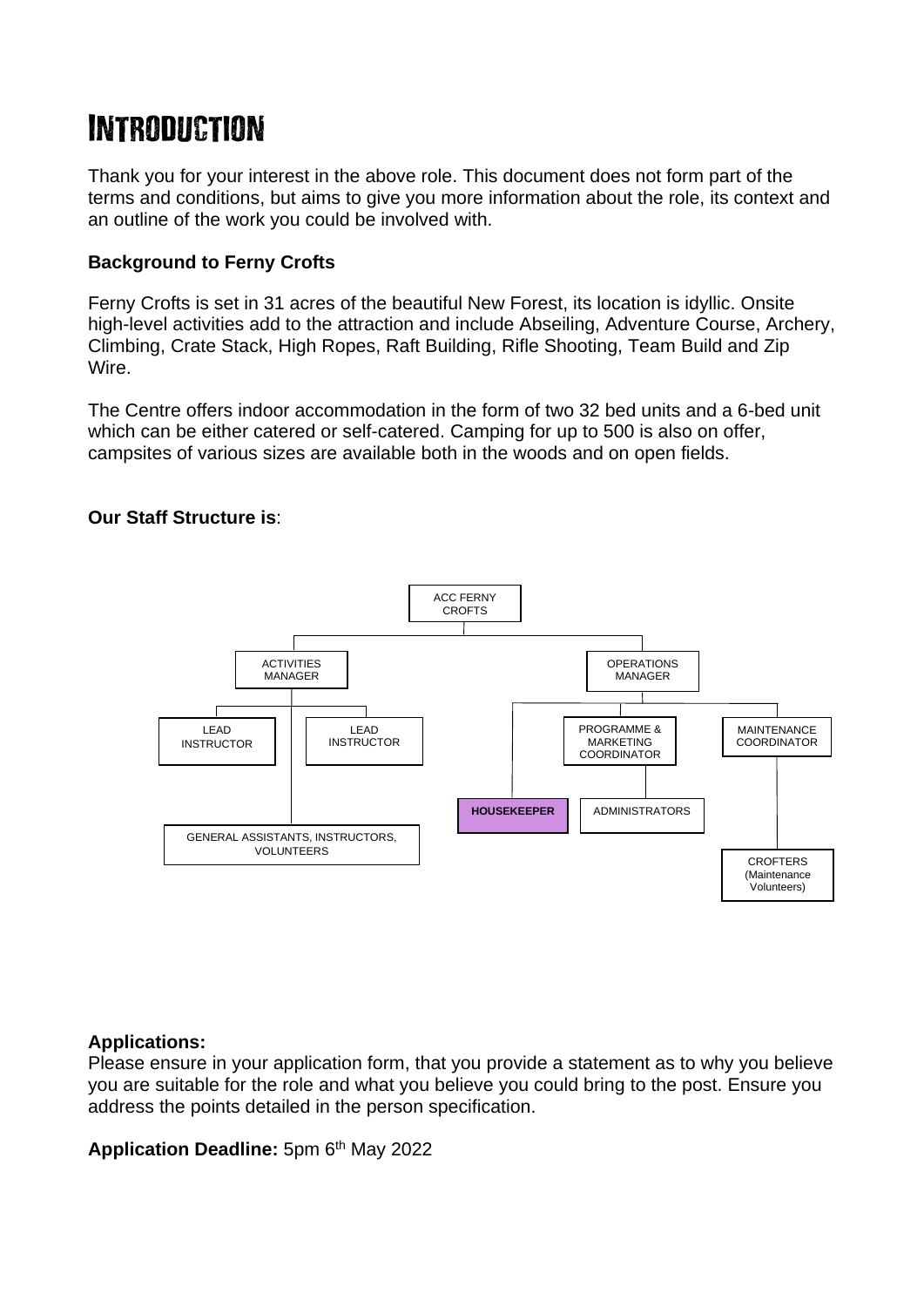**FERNY CROFTS SCOUT ACTIVITY CENTRE**



# **HOUSEKEEPER**

# **JOB DESCRIPTION**

#### **PURPOSE OF THE JOB**

To maintain a high standard of cleanliness and hygiene throughout Ferny Crofts Scout Activity Centre.

Ensure that facilities are clean and presentable in good time for guests' arrival and maintain cleanliness of offices and staff communal areas. Provide excellent customer service at all times.

| <b>JOB TITLE: HOUSEKEEPER</b>                 | <b>LOCATION: FERNY CROFTS</b>                                                                       |
|-----------------------------------------------|-----------------------------------------------------------------------------------------------------|
| <b>REPORTS TO: OPERATIONS MANAGER</b>         | <b>SALARY: £13.00 per hour</b><br>(25 hours per week, equivalent to £25,300<br>per annum full time) |
| DATE OF JOB DESCRIPTION: April 2022 Version 4 |                                                                                                     |

| <b>CORE OBJECTIVES</b>            |                                                                                                                                                                                                                                                                                                                                                                                        | % of time<br>spent |
|-----------------------------------|----------------------------------------------------------------------------------------------------------------------------------------------------------------------------------------------------------------------------------------------------------------------------------------------------------------------------------------------------------------------------------------|--------------------|
|                                   | Maintain a high standard of hygiene and cleanliness across<br>the Ferny Crofts Site, including leading staff teams in<br>carrying out cleaning work.                                                                                                                                                                                                                                   | 70%                |
| 2                                 | Ensure Cleaning supplies are kept to correct stock levels,<br>and are stored correctly and safely.                                                                                                                                                                                                                                                                                     | 10%                |
| 3                                 | Ensure Cleaning Monthly Checks are completed on<br>schedule every month.                                                                                                                                                                                                                                                                                                               | 20%                |
| <b>OTHER / GENERAL OBJECTIVES</b> |                                                                                                                                                                                                                                                                                                                                                                                        |                    |
| 4                                 | • Ensure the Scout Association Health and Safety; Child Protection;<br>Religious; Equal Opportunities and Anti-bullying Policies are adhered to at<br>all times.<br>• Show a commitment to the Vision, Mission, Strategic Aims and Policies of<br>the Activity Centre and strive to maintain these through personal conduct<br>and effective relationships with colleagues and quests. |                    |

**This post is a part time role with flexible working hours to suit the right candidate, with an expected 25 hours per week, which will include weekends and some evenings.**

**Please see final page of this pack for more details.**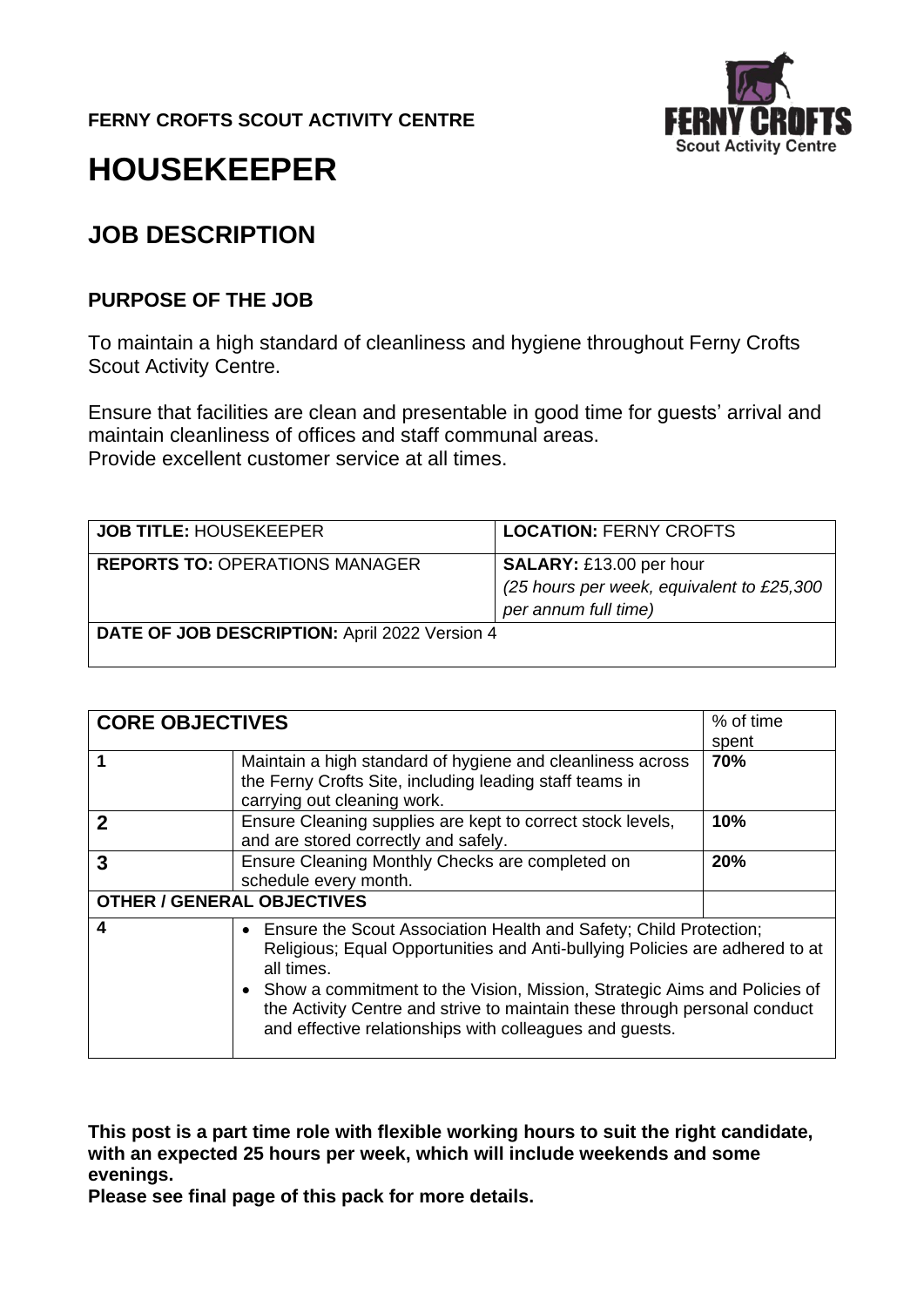# **JOB DESCRIPTION – HOUSEKEEPER**

#### **CLEANING**

- Manage and undertake the cleaning of the Centre so that all facilities are fit for use by guests, staff and other visitors at all times.
- Responsible for ensuring all laundry from customer accommodation buildings is completed in an efficient and timely manner, and stored appropriately.
- Responsible for ensuring that Ferny Crofts Offices, County Office, Reception, Staff facilities and communal areas are kept clean, tidy and safe at all times.
- Responsible for scheduling and coordinating the regular deep cleaning of buildings and other facilities.

#### **MATERIALS AND EQUIPMENT**

- Responsible maintaining an ordering system for all cleaning products and consumables.
- Responsible for ensuring all cleaning cupboards and storage areas are kept appropriately stocked, well organised, clean and safe at all times.

#### **HEALTH AND SAFETY**

- Undertake regular checks, including water temperatures and fire alarms, to ensure the health and safety of guests and staff, and that the Centre remains statutory compliant.
- Maintain a COSHH register for all cleaning products and ensuring that the necessary staff training is delivered for its safe use.
- Assist with ensuring the Health and Safety of the Centre by working in accordance with our Risk Assessments and Standard Operating Procedures.

#### **OTHER DUTIES**

- Contribute to the continuous growth and development of Ferny Crofts by bringing new ideas to the Centre and the role, which will improve our services, increase efficiency, and reduce costs.
- Other duties may be required as deemed necessary by the Operations Manager in view of changing needs/policies of the Centre.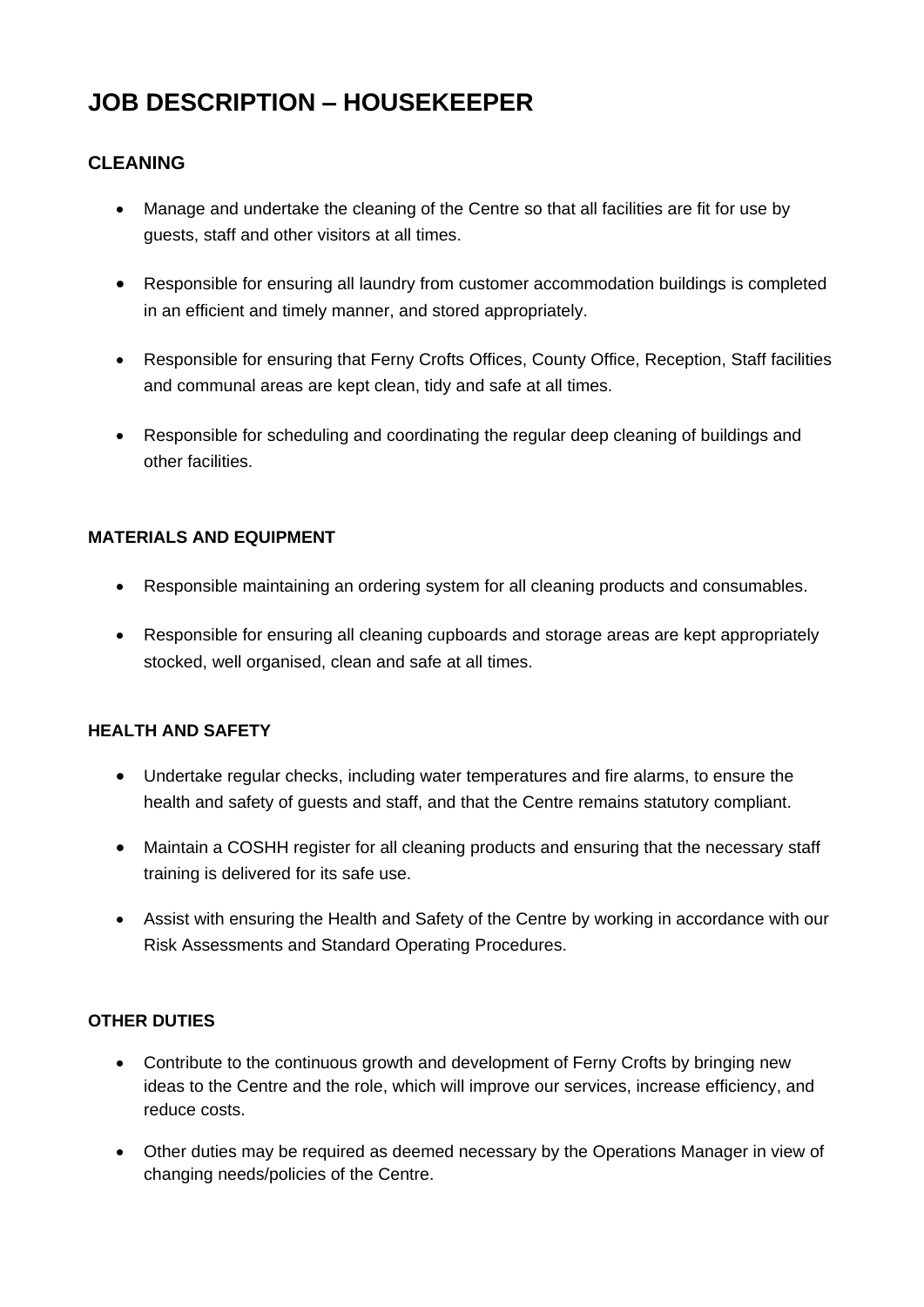# **PERSON SPECIFICATION**

**E = Essential D = Desirable**

# **KNOWLEDGE**

| Confident and knowledgeable in the use of cleaning equipment and materials |  |
|----------------------------------------------------------------------------|--|
| Knowledge of Health and Safety procedures                                  |  |
| Understanding of The Scout Association and how we work                     |  |

#### **Qualifications**

| Cleaning, COSHH, or other Health and Safety qualification or training |  |
|-----------------------------------------------------------------------|--|
| Current First Aid qualification                                       |  |

## **EXPERIENCE**

| <b>Previous Cleaning Experience</b>                                      |  |
|--------------------------------------------------------------------------|--|
| Experience of working as a member of a small team of staff or volunteers |  |
| Experience of cleaning in a customer accommodation environment           |  |

# **SKILLS**

| Ability to complete a range of cleaning and housekeeping tasks to a high standard    |   |
|--------------------------------------------------------------------------------------|---|
| High attention to detail                                                             |   |
| Good communication skills                                                            |   |
| Ability to deliver training to staff and volunteers                                  | D |
| Good administrative skills including the ability to monitor cleaning equipment stock |   |
| levels and use online ordering forms                                                 |   |
| Basic IT skills including use of websites and Microsoft Office applications          |   |
| Ability to organise and prioritise own workload                                      | F |
| Ability to work to tight time constraints                                            |   |

# **OTHER**

| Able to be a positive team member                                    |  |
|----------------------------------------------------------------------|--|
| Flexible approach to allow evening and weekend working when required |  |
| Flexible approach to assist with other tasks as required             |  |
| Willing to further own skill levels                                  |  |